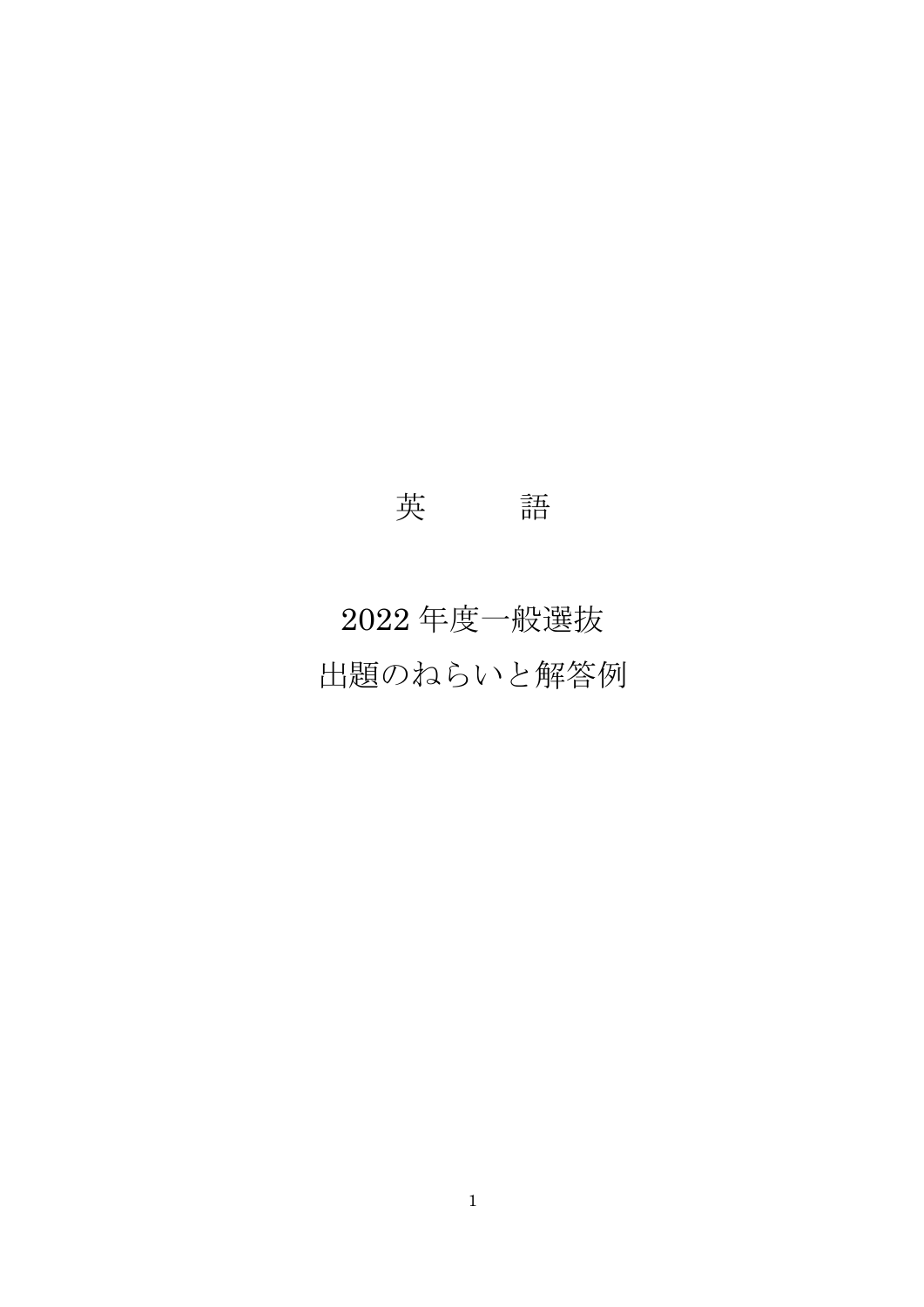【全体】

英文読解に必要な語彙力、基本的な文法知識、文章理解能力をみると同時に、必要 な情報を文章や図、またはグラフ等から読み取る力や、論理的思考を働かせながら推 論する能力をみる。また、自分の考えや経験、意見などを英語で記述・表現する能力 や文章構成力をみる。

【解答例】

### 第1問

問題 1

| $(\mathcal{F})$ | (1) | (ウ) | $(\boldsymbol{\bot})$ | (才) |
|-----------------|-----|-----|-----------------------|-----|
| (d)             | (c) | (b) | (e)                   | (a) |

#### 問題 2 解答は多様

| (解答例) もちろん、GDPだけが経済の状熊を示す基準ではなく、もし他のいくつか |
|------------------------------------------|
| の指標を見るなら、問題はかなり複雑であることがわかる。              |
|                                          |
|                                          |

問題 3

job offer (s)

job seeker (s)

問題 4

労働力不足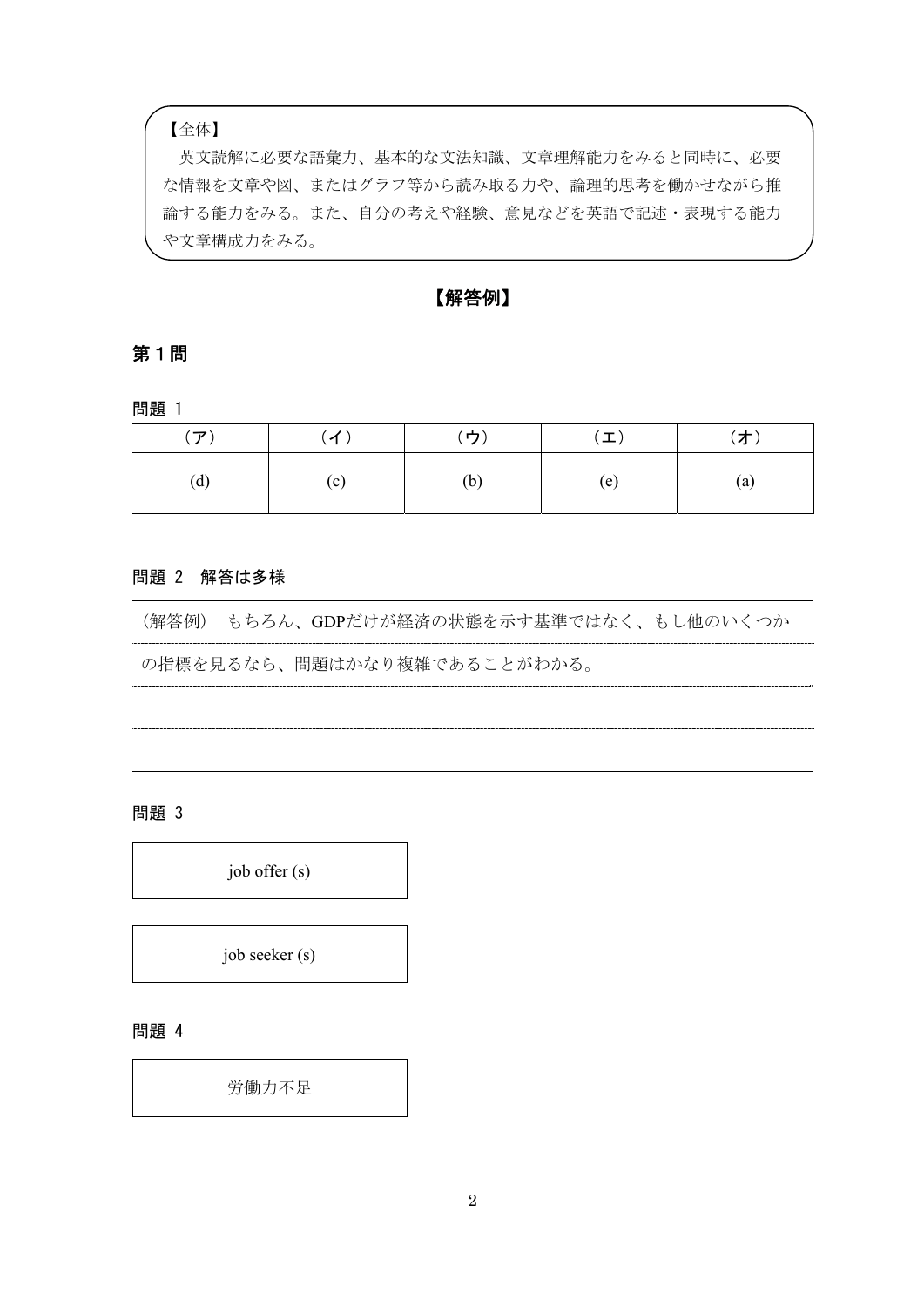(c)

#### 問題 6 解答は多様

(解答例) However, by May 2021, two out of the four areas have recovered to almost the same level they were at in March 2020.

#### 問題 7

(b)

#### 問題 8

(解答例) 旅客輸送に関わる航空業界、鉄道業界、宿泊業、観光業、飲食業

#### 問題 9 解答は多様

(解答例) これはパンデミック中の一時的現象なのか、それとも人々の価値観を大き く転換させ、新たな生活様式を生み出す前兆なのか、断定するにはまだ早いと思う。

## 第 2 問

問題 1

| $(\mathcal{F})$ |     | (イ)       (ウ) | $(\bot)$ | (才)               |
|-----------------|-----|---------------|----------|-------------------|
| (c)             | (d) | (b)           | (e)      | $\left( a\right)$ |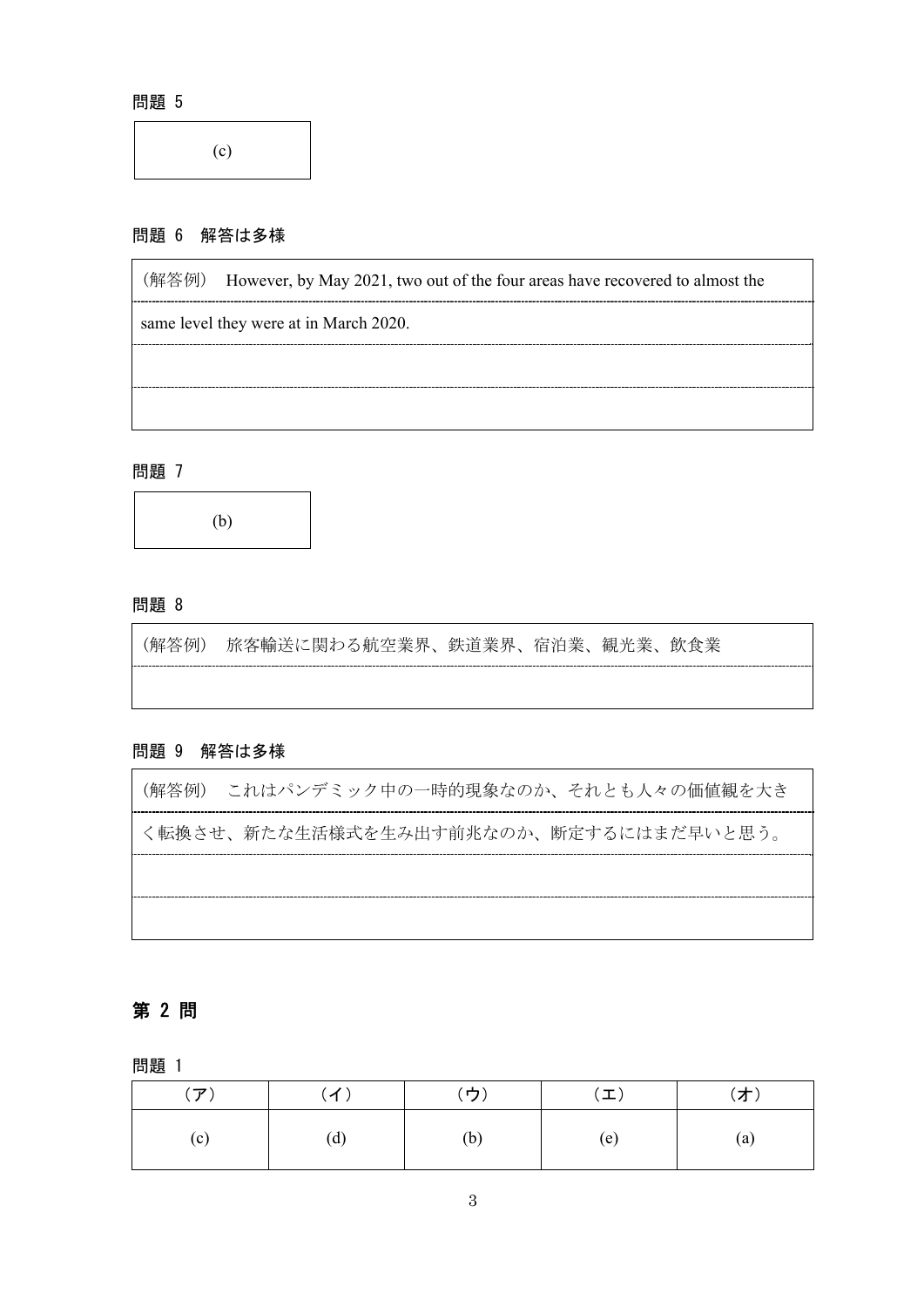# 問題 2 解答は多様

(解答例) 現在、人類は多くの課題に直面しており、日を追うごとに新たな課題が増え 続けていることに驚きはないだろう。

# 問題 3

it is said that human activities had little or no effect on global temperature

# 問題 4 解答は多様

(解答例) It is no doubt a vital resource for the growth and development of our societies.

#### 問題 5

 $\mathsf{r}$ 

| 頻発する洪水、干ばつ、豪雨など、氷床溶解、海面上昇、極端な寒暖、 |
|----------------------------------|
| 頻発する山火事、から4つ                     |
|                                  |
|                                  |

問題 6

(e)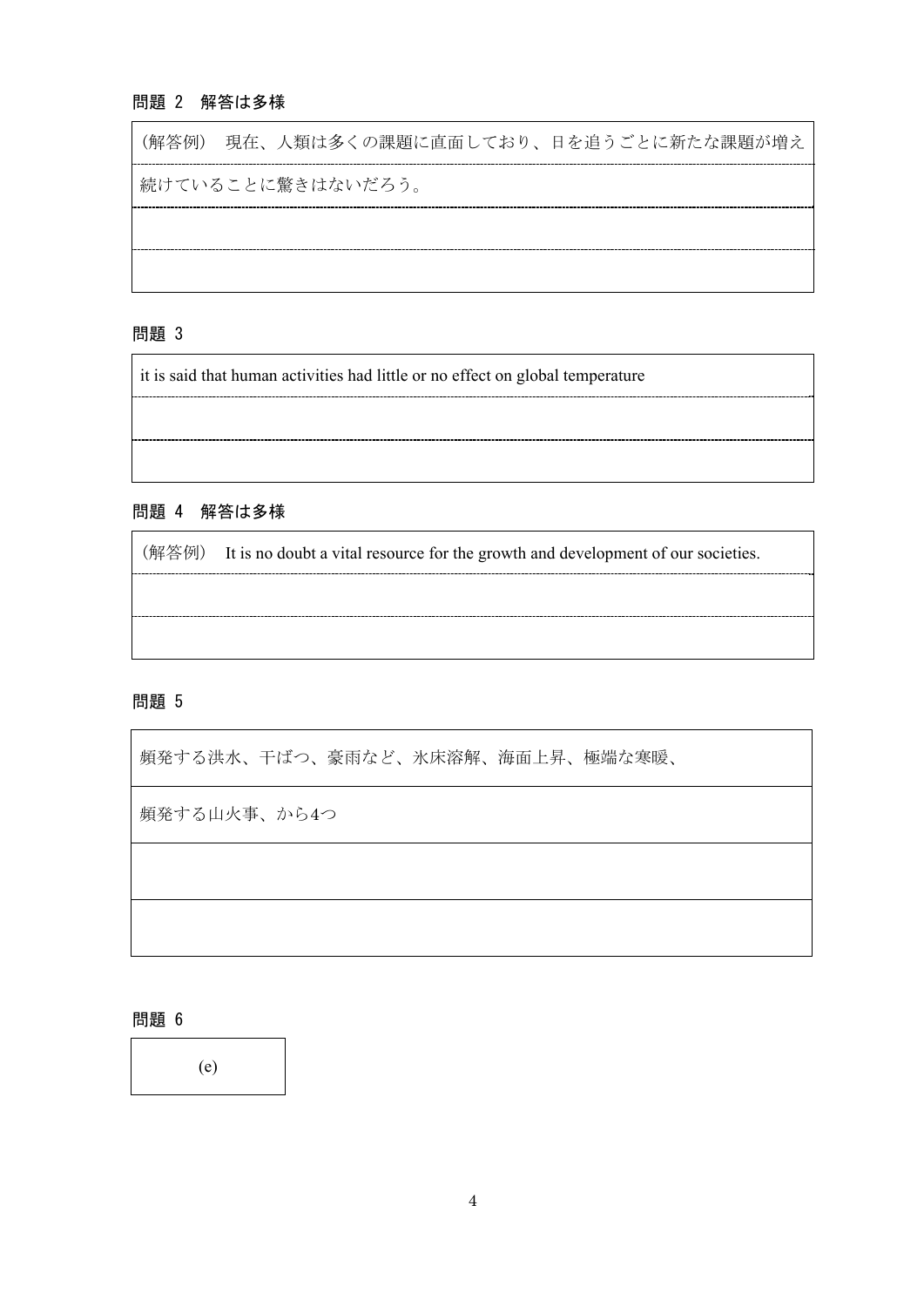# 問題 7 解答は多様

 $\mathbf{r}$ 

| 【協力の場合の解答例】                                                                                   | Working together will make it easier to reach the common goal of                       |  |  |  |
|-----------------------------------------------------------------------------------------------|----------------------------------------------------------------------------------------|--|--|--|
|                                                                                               | stopping global warming. By sharing resources such as knowledge, technology, and money |  |  |  |
| they can support each other to stop global warming. (33 words)                                |                                                                                        |  |  |  |
| 【別々の場合の解答例】                                                                                   | Working separately makes it easier to achieve the goal. Decisions                      |  |  |  |
| can be made quickly, and actions taken more quickly too. Working together can put pressure on |                                                                                        |  |  |  |
| poor countries to work as fast as rich countries. (35 words)                                  |                                                                                        |  |  |  |

# 第 3 問

問題 1

| 問1  | 問2           | 問3  | 問 4          | 問5   |
|-----|--------------|-----|--------------|------|
| (d) | (b)          | (c) | $\rm _{(d)}$ | (a)  |
| 問 6 | 問 7          | 問8  | 問9           | 問 10 |
| (a) | $\rm _{(d)}$ | (c) | (a)          | (b)  |

問題 2

| 問1 | ۰. | Η.           |
|----|----|--------------|
|    |    | $^\circledR$ |

| 問2 | ヮ | (5) |
|----|---|-----|
|    | 工 |     |